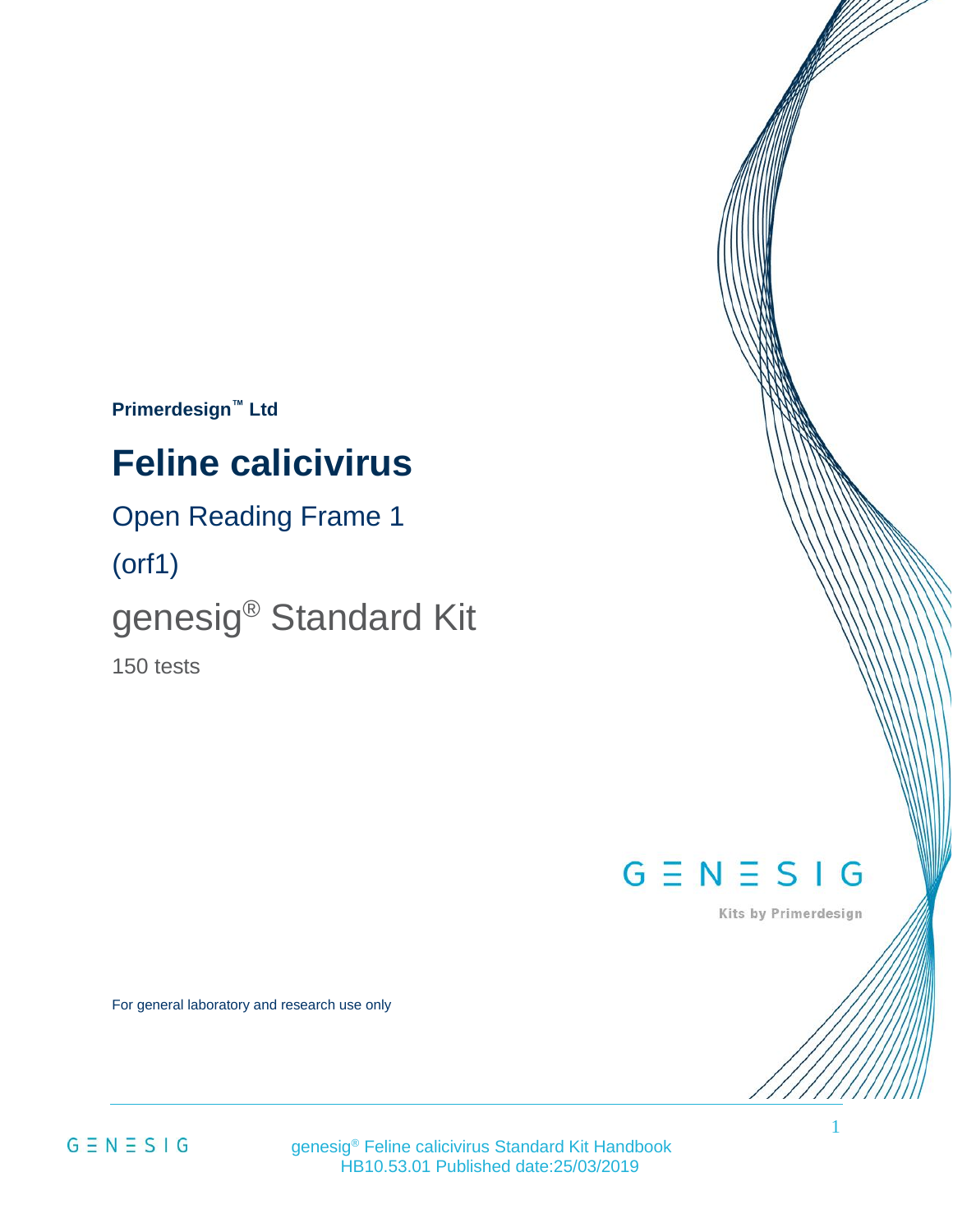## **Introduction to Feline calicivirus**

Feline Calicivirus (FCV) is a single stranded RNA virus which typically causes a selflimiting oral and upper respiratory tract disease in cats. FCV belongs to the Caliciviridae family of viruses which also includes significant human pathogens such as norovirus and sapovirus. The genome is approximately 7.7 kb long, it is polyadenylated at the 3' end and bound by a virally-encoded protein at the 5'-end. It encodes three open reading frames (ORFs). ORF 1 codes for the non-structural proteins including a viral protease and an RNA-dependent RNA polymerase. ORF 2 codes for the major capsid protein and shows sequence variability depending on strain, and ORF 3 encodes a minor structural protein.

Cats can be infected with FCV via the nasal, oral or conjunctival routes. Indirect transmission is also possible, especially in an environment such as a cattery where secretions may contaminate cages, feed and personnel. The virus can persist for several weeks when on dried surfaces at room temperature and longer in colder wetter conditions. Most infected cats shed the virus in secretions within 30 days of being infected. Some remain carriers and shedders for life, although most will eliminate the disease. The virus predominantly replicates in the oral and respiratory tissues, although some strains vary in their tissue tropisms and pathogenicity and it may also affect the joints or skin.

The most common clinical sign of the disease is oral ulcerations which are usually observed on the tip of the tongue and can rupture with necrosis of the overlying epithelium. Lesions can also be observed in the joints of infected cats which can lead to lameness as a result of acute synovitis. Other symptoms that are observed include conjunctivitis, sneezing, fever, anorexia, ocular and nasal discharge, excessive salivation, gingivitis and oedema. Diagnosis of FCV is difficult without specific tests because the symptoms are similar to other feline respiratory diseases, especially feline herpes virus.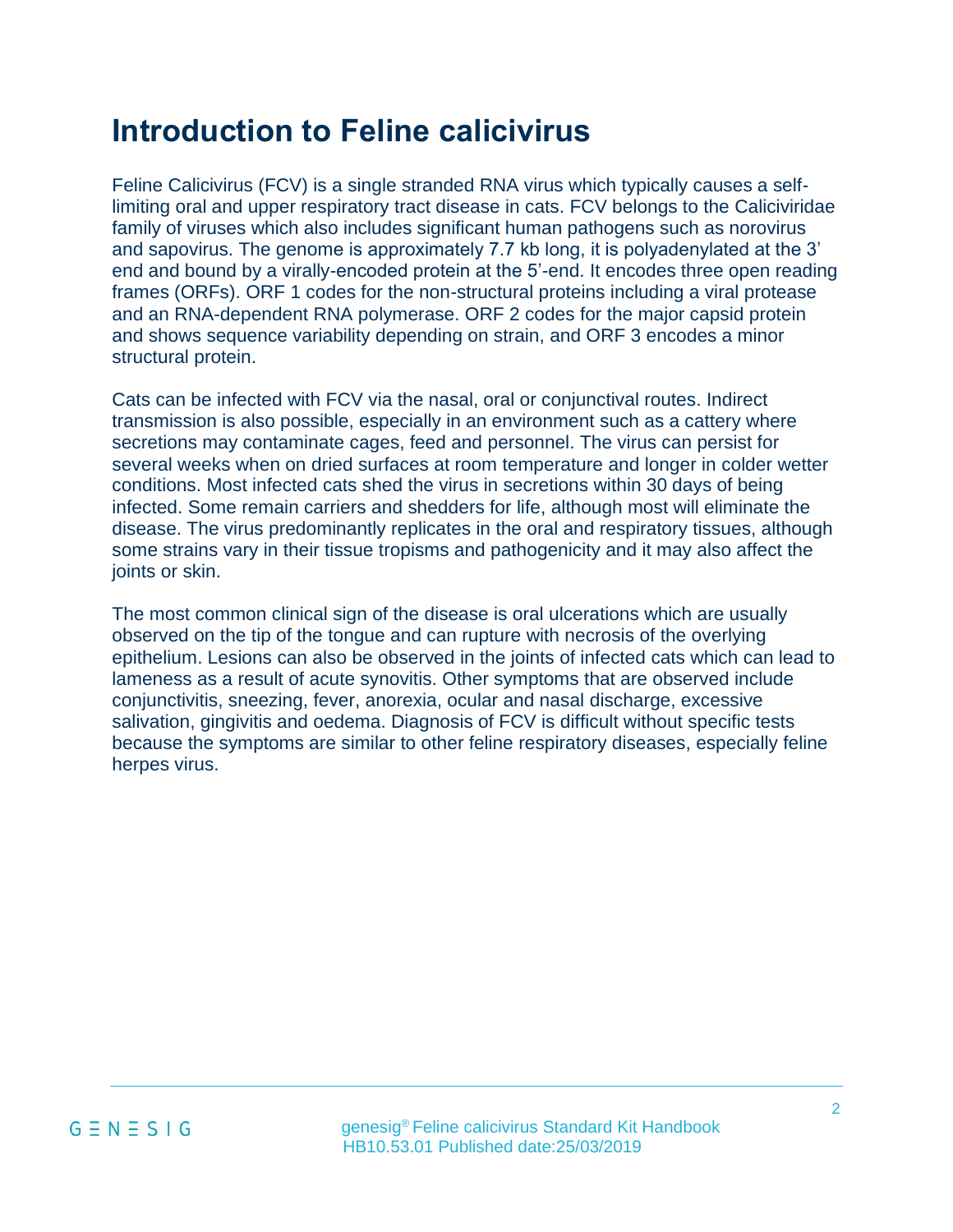# **Specificity**

The Primerdesign genesig Kit for Feline calicivirus (FCV) genomes is designed for the in vitro quantification of FCV genomes. The kit is designed to have a broad detection profile. Specifically, the primers represent 100% homology with over 95% of the NCBI database reference sequences available at the time of design.

The dynamics of genetic variation means that new sequence information may become available after the initial design. Primerdesign periodically reviews the detection profiles of our kits and when required releases new versions.

If you require further information, or have a specific question about the detection profile of this kit then please send an email to enquiry@primerdesign.co.uk and our bioinformatics team will answer your question.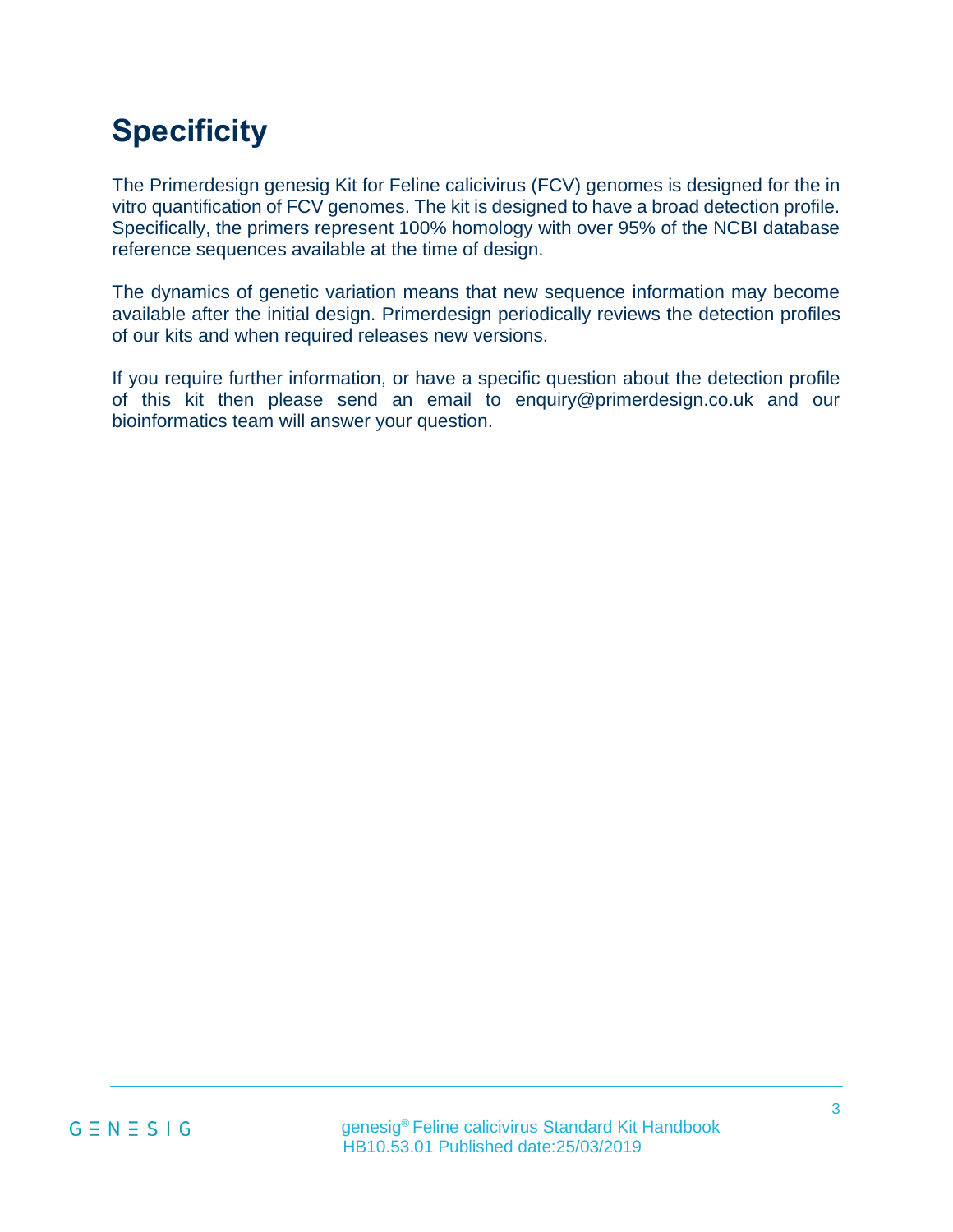## **Kit contents**

- **FCV specific primer/probe mix (150 reactions BROWN)** FAM labelled
- **FCV positive control template (for Standard curve RED)**
- **RNase/DNase free water (WHITE)** for resuspension of primer/probe mix
- **Template preparation buffer (YELLOW)** for resuspension of positive control template and internal control template

### **Reagents and equipment to be supplied by the user**

### **Real-Time PCR Instrument**

#### **Extraction kit**

This kit is recommended for use with genesig Easy DNA/RNA extraction kit. However, it is designed to work well with all processes that yield high quality RNA with minimal PCR inhibitors.

### **oasig® Lyophilised OneStep 2X RT-qPCR or Precision®PLUS OneStep 2X RT-qPCR Master Mix**

This kit is recommended for use with Primerdesign OneStep 2X RT-qPCR master mixes.

#### **Pipettors and Tips**

#### **Vortex and Centrifuge**

#### **Thin walled 1.5ml PCR reaction tubes**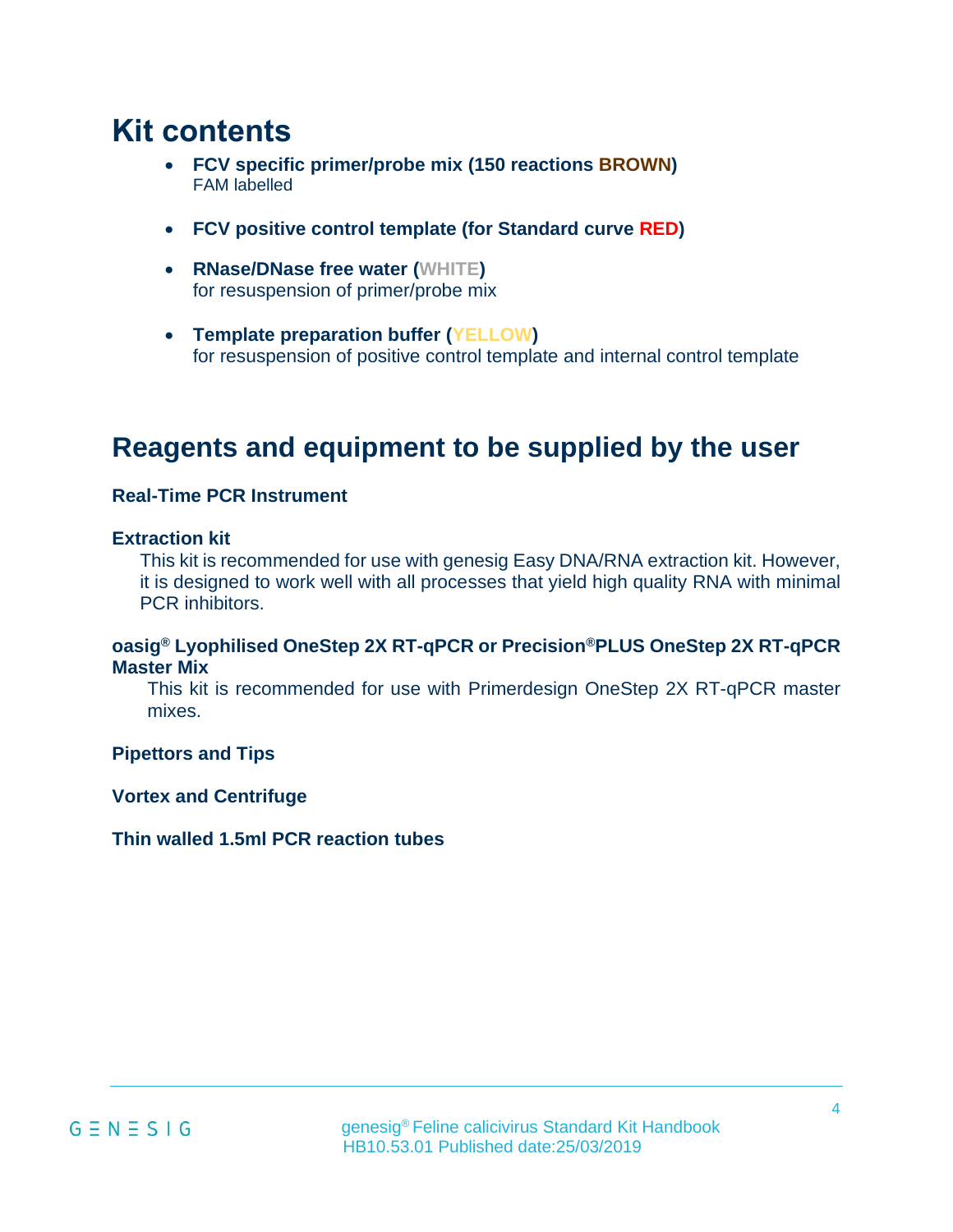### **Kit storage and stability**

This kit is stable at room temperature but should be stored at -20ºC on arrival. Once the lyophilised components have been resuspended they should not be exposed to temperatures above -20ºC for longer than 30 minutes at a time and unnecessary repeated freeze/thawing should be avoided. The kit is stable for six months from the date of resuspension under these circumstances.

Primerdesign does not recommend using the kit after the expiry date stated on the pack.

### **Suitable sample material**

All kinds of sample material suited for PCR amplification can be used. Please ensure the samples are suitable in terms of purity, concentration, and RNA/DNA integrity. Always run at least one negative control with the samples. To prepare a negative control, replace the template RNA sample with RNase/DNase free water.

### **Dynamic range of test**

Under optimal PCR conditions genesig kits have very high priming efficiencies of  $>90\%$  and can detect between  $1x10^8$  and  $1x10^2$  copies of target template.

### **Notices and disclaimers**

This product is developed, designed and sold for research purposes only. It is not intended for human diagnostic or drug purposes or to be administered to humans unless clearly expressed for that purpose by the Food and Drug Administration in the USA or the appropriate regulatory authorities in the country of use. During the warranty period Primerdesign genesig detection kits allow precise and reproducible data recovery combined with excellent sensitivity. For data obtained by violation to the general GLP guidelines and the manufacturer's recommendations the right to claim under guarantee is expired. PCR is a proprietary technology covered by several US and foreign patents. These patents are owned by Roche Molecular Systems Inc. and have been sub-licensed by PE Corporation in certain fields. Depending on your specific application you may need a license from Roche or PE to practice PCR. Additional information on purchasing licenses to practice the PCR process may be obtained by contacting the Director of Licensing at Roche Molecular Systems, 1145 Atlantic Avenue, Alameda, CA 94501 or Applied Biosystems business group of the Applera Corporation, 850 Lincoln Centre Drive, Foster City, CA 94404. In addition, the 5' nuclease assay and other homogeneous amplification methods used in connection with the PCR process may be covered by U.S. Patents 5,210,015 and 5,487,972, owned by Roche Molecular Systems, Inc, and by U.S. Patent 5,538,848, owned by The Perkin-Elmer Corporation.

### **Trademarks**

Primerdesign™ is a trademark of Primerdesign Ltd.

genesig<sup>®</sup> is a registered trademark of Primerdesign Ltd.

oasig® is a trademark of Primerdesign Ltd.

The PCR process is covered by US Patents 4,683,195, and 4,683,202 and foreign equivalents owned by Hoffmann-La Roche AG. BI, ABI PRISM® GeneAmp® and MicroAmp® are registered trademarks of the Applera Genomics (Applied Biosystems Corporation). BIOMEK® is a registered trademark of Beckman Instruments, Inc.; iCycler™ is a registered trademark of Bio-Rad Laboratories, Rotor-Gene® is a registered trademark of QIAGEN. LightCycler®, GeneAmp®, TaqMan® and AmpliTaqGold® are registered trademarks of Roche Molecular Systems, Inc. The purchase of the Primerdesign reagents cannot be construed as an authorization or implicit license to practice PCR under any patents held by Hoffmann-LaRoche Inc.

 genesig® Feline calicivirus Standard Kit Handbook HB10.53.01 Published date:25/03/2019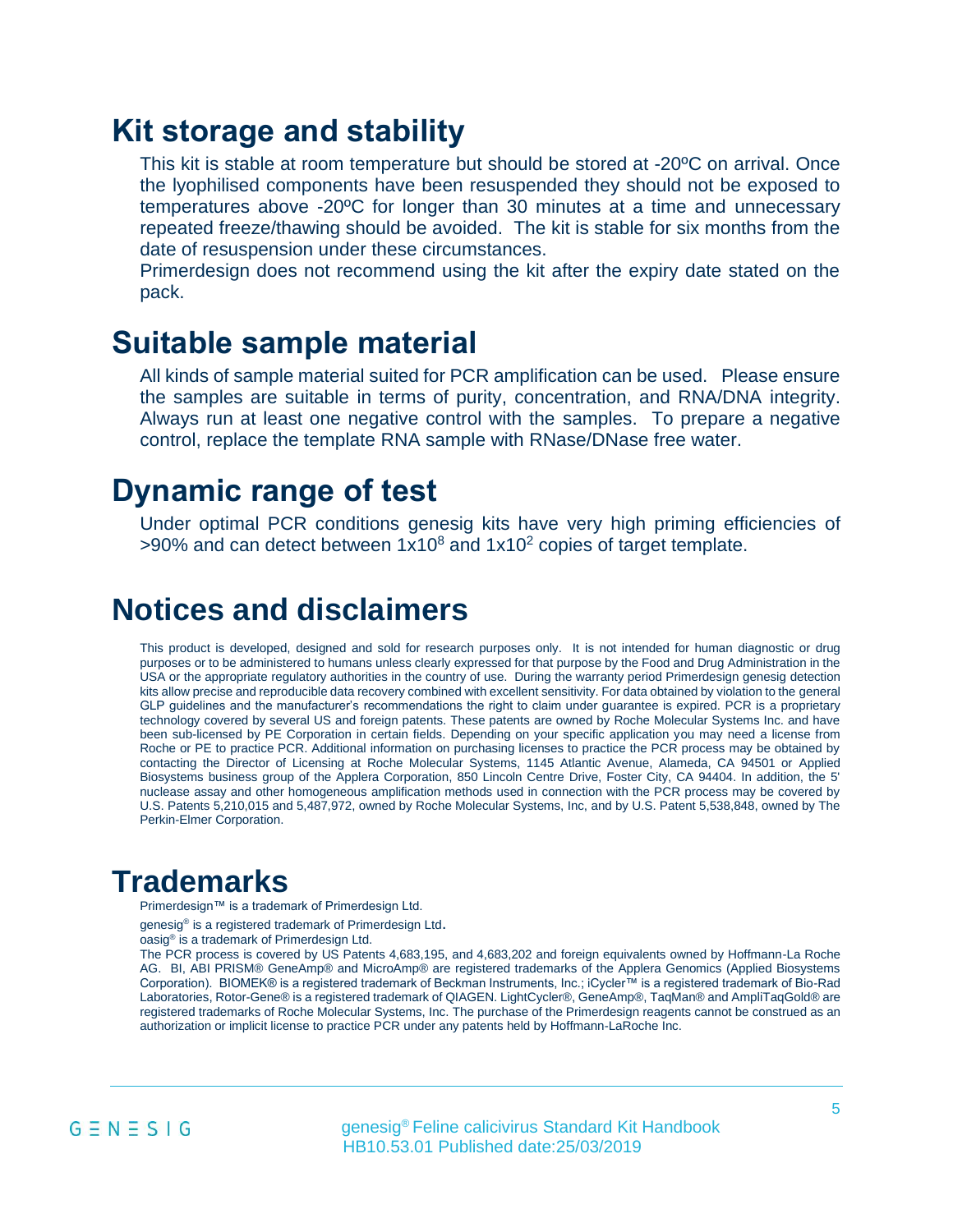## **Principles of the test**

### **Real-Time PCR**

A FCV specific primer and probe mix is provided and this can be detected through the FAM channel.

The primer/probe mix provided exploits the so-called TaqMan® principle. During PCR amplification, forward and reverse primers hybridise to the target cDNA. Fluorogenic probes are included in the same reaction mixture, which consists of a DNA probe labelled with a 5`-dye and a 3`-quencher. During qPCR amplification, the probe is cleaved, and the reporter dye and quencher are separated. The resulting increase in fluorescence can be detected on a range of qPCR platforms.

#### **Positive control**

For copy number determination and as a positive control for the PCR set up, the kit contains a positive control template.

This can be used to generate a standard curve of FCV copy number / Cq value. Alternatively, the positive control can be used at a single dilution where full quantitative analysis of the samples is not required. Each time the kit is used, at least one positive control reaction must be included in the run. A positive result indicates that the primers and probes for detecting the target FCV gene worked properly in that particular experimental scenario. If a negative result is obtained the test results are invalid and must be repeated. Care should be taken to ensure that the positive control does not contaminate any other kit component which would lead to false-positive results. This can be achieved by handling this component in a Post PCR environment. Care should also be taken to avoid cross-contamination of other samples when adding the positive control to the run. This can be avoided by sealing all other samples and negative controls before pipetting the positive control into the positive control well.

#### **Negative control**

To confirm the absence of contamination, a negative control reaction should be included every time the kit is used. For this reaction, the RNase/DNase free water should be used instead of template. A negative result indicates that the reagents have not become contaminated while setting up the run.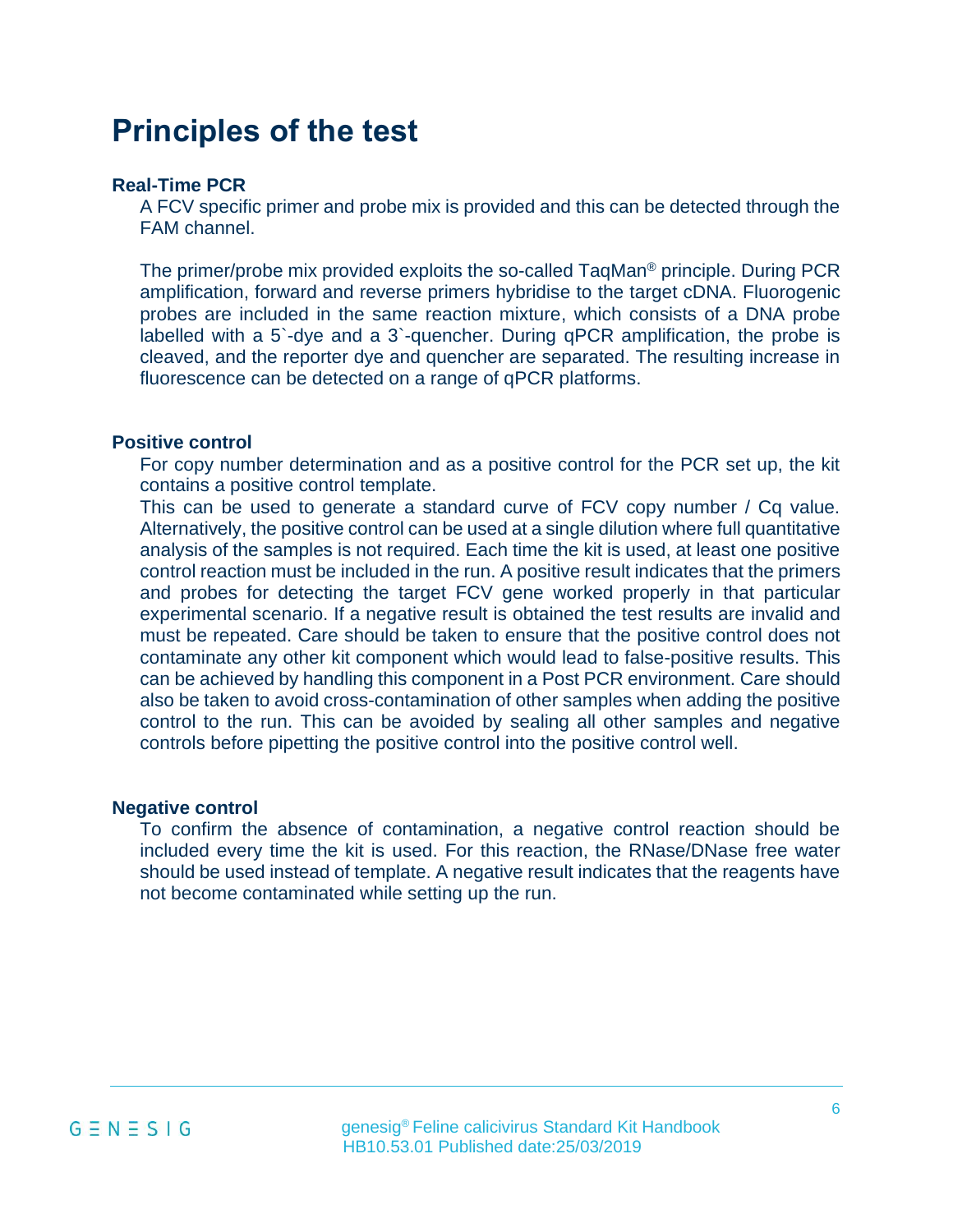## **Resuspension protocol**

To minimise the risk of contamination with foreign DNA, we recommend that all pipetting be performed in a PCR clean environment. Ideally this would be a designated PCR lab or PCR cabinet. Filter tips are recommended for all pipetting steps.

### **1. Pulse-spin each tube in a centrifuge before opening.**

This will ensure lyophilised primer/probe mix is in the base of the tube and is not spilt upon opening the tube.

### **2. Resuspend the FCV primer/probe mix in the RNase/DNase free water supplied, according to the table below:**

To ensure complete resuspension, vortex the tube thoroughly.

| Component – resuspend in water |         |  |
|--------------------------------|---------|--|
| <b>Pre-PCR pack</b>            |         |  |
| FCV primer/probe mix (BROWN)   | $165$ µ |  |

### **3. Resuspend internal control template and positive control template and in the template resuspension buffer supplied, according to the table below:**  To ensure complete resuspension, vortex the tube thoroughly.

| Component – resuspend in template preparation buffer | Volume   |  |
|------------------------------------------------------|----------|--|
| <b>Post-PCR heat-sealed foil</b>                     |          |  |
| Positive control template ( <b>RED</b> )*            | $500$ µl |  |

**\* This component contains high copy number template and is a VERY significant contamination risk. It must be opened and handled in a separate laboratory environment, away from the other components.**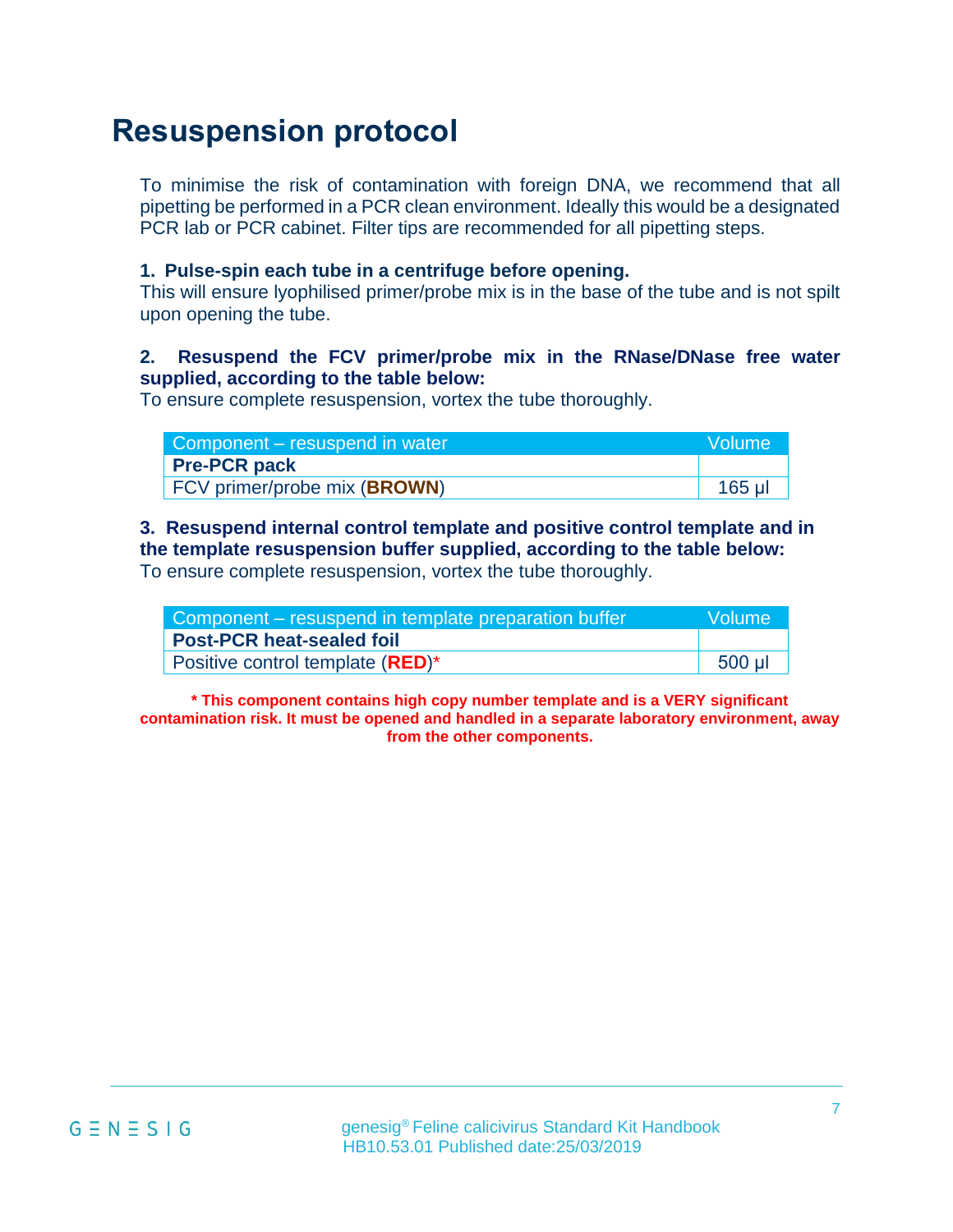## **OneStep RT-qPCR detection protocol**

### **For optimum performance and sensitivity.**

All pipetting steps and experimental plate set up should be performed on ice. After the plate is poured proceed immediately to the OneStep amplification protocol. Prolonged incubation of reaction mixes at room temperature can lead to PCR artifacts that reduce the sensitivity of detection.

**1. For each RNA sample prepare a reaction mix according to the table below:**  Include sufficient reactions for positive and negative controls.

| <b>Component</b>                                             | Volume   |
|--------------------------------------------------------------|----------|
| oasig OneStep or PrecisionPLUS OneStep 2X RT-qPCR Master Mix | $10 \mu$ |
| FCV primer/probe mix (BROWN)                                 | $1 \mu$  |
| <b>RNase/DNase free water (WHITE)</b>                        | $4 \mu$  |
| <b>Final volume</b>                                          | $15$ ul  |

- **2. Pipette 15µl of these mixes into each well according to your qPCR experimental plate set up.**
- **3. Pipette 5µl of RNA template into each well according to your experimental plate set up.**

For negative control (NTC) wells use 5µl of RNase/DNase free water. The final volume in each well is 20µl.

**4. If a standard curve is included for quantitative analysis prepare a reaction mix according to the table below:**

| Component                                                    | Volume          |
|--------------------------------------------------------------|-----------------|
| oasig OneStep or PrecisionPLUS OneStep 2X RT-qPCR Master Mix | 10 <sub>µ</sub> |
| FCV primer/probe mix (BROWN)                                 | 1 µl            |
| <b>RNase/DNase free water (WHITE)</b>                        | 4 ul            |
| <b>Final volume</b>                                          | 15 <sub>u</sub> |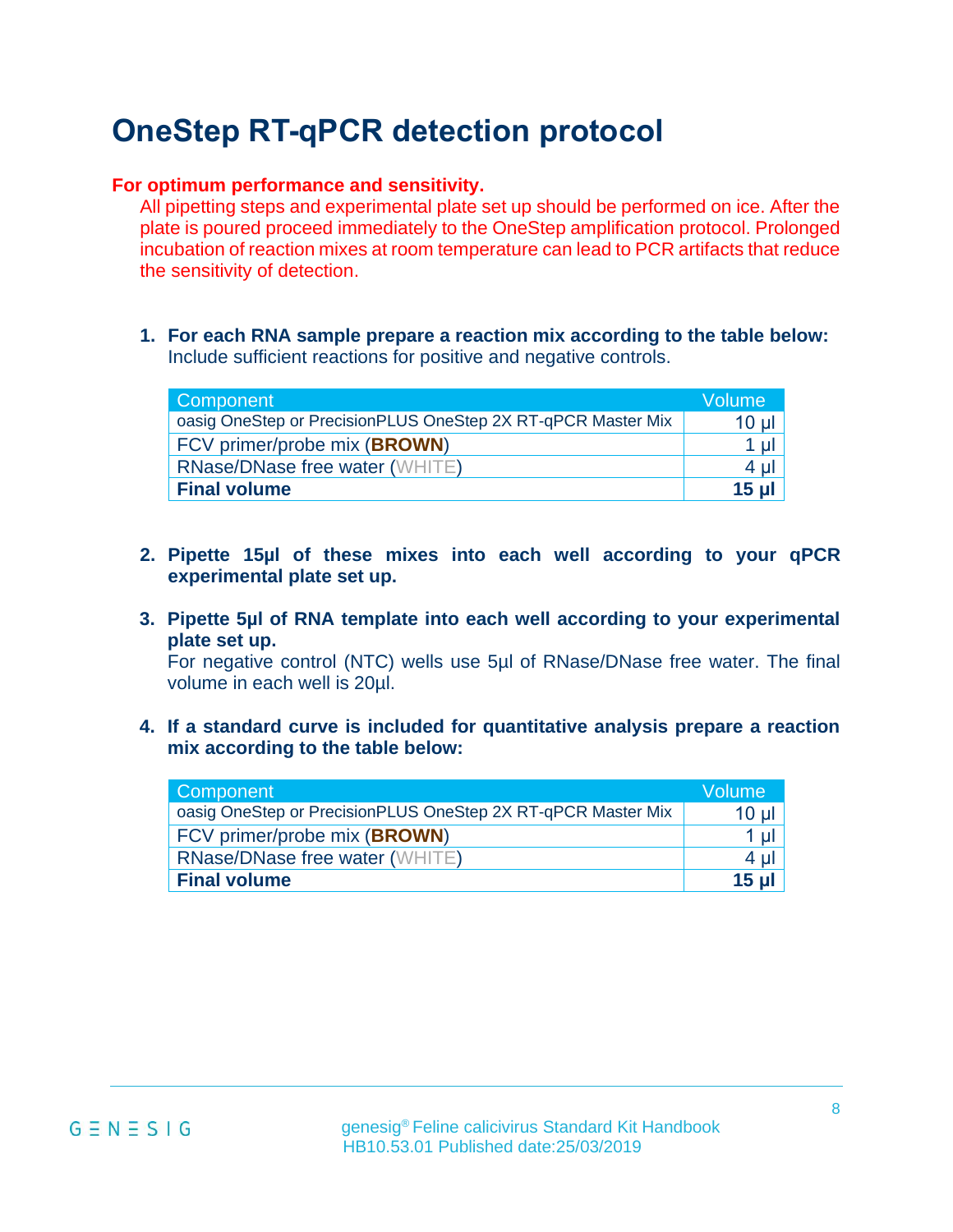### **5. Preparation of standard curve dilution series.**

- 1) Pipette 90µl of template preparation buffer into 5 tubes and label 2-6
- 2) Pipette 10µl of positive control template (RED) into tube 2
- 3) Vortex thoroughly
- 4) Change pipette tip and pipette 10 µl from tube 2 into tube 3
- 5) Vortex thoroughly

Repeat steps 4 and 5 to complete the dilution series

| <b>Standard curve</b>         | Copy number            |
|-------------------------------|------------------------|
| Tube 1 Positive control (RED) | $2 \times 10^5$ per µl |
| Tube 2                        | $2 \times 10^4$ per µl |
| Tube 3                        | $2 \times 10^3$ per µl |
| Tube 4                        | $2 \times 10^2$ per µl |
| Tube 5                        | 20 per µl              |
| Tube 6                        | 2 per µl               |

**6. Pipette 5µl of of standard template into each well for the standard curve according to your plate set-up**

The final volume in each well is 20µl.

## **One Step RT-qPCR amplification protocol**

Amplification conditions using oasig OneStep or PrecisionPLUS OneStep 2X RTqPCR Master Mix

|             | <b>Step</b>                  | <b>Time</b> | <b>Temp</b>    |
|-------------|------------------------------|-------------|----------------|
|             | <b>Reverse Transcription</b> | 10 mins     | $55^{\circ}$ C |
|             | Enzyme activation            | 2 mins      | $95^{\circ}$ C |
| X 40 cycles | <b>Denaturation</b>          | 10 secs     | $95^{\circ}$ C |
|             | <b>DATA COLLECTION*</b>      | 60 secs     | $60^{\circ}$ C |

\* Fluorogenic data should be collected during this step through the FAM and VIC channels.